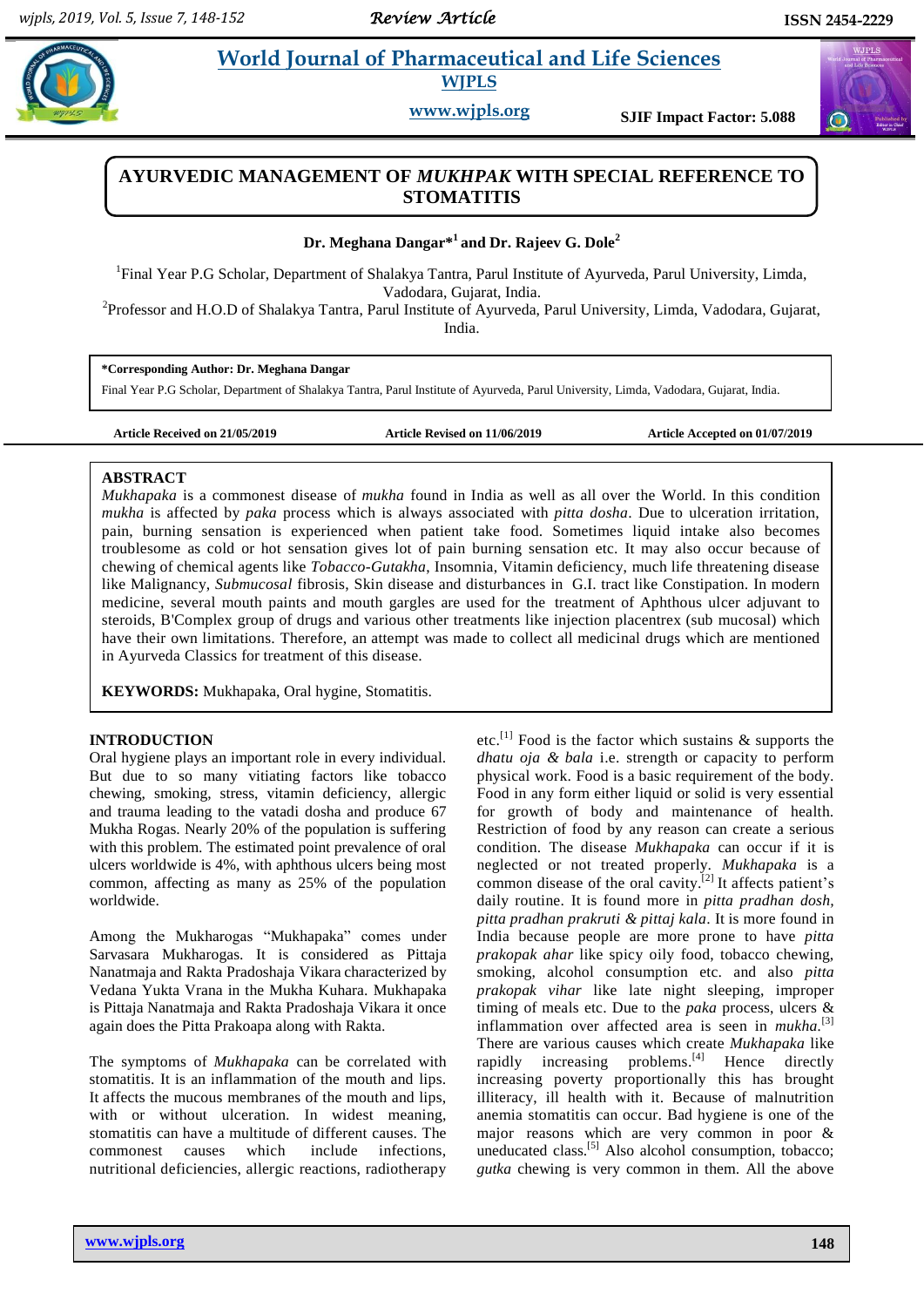mentioned causes create stomatitis which is very common in our country.<sup>[6]</sup>

In modern medicine there is no specific treatment for *stomatitis*. Combinations of antibacterial & antiinflammatory are generally used in form of paste, gel or solution for gargles, which gives symptomatic relief by cooling soothing effect.<sup>[7]</sup> In Ayurveda, the treatment modalities include *Panchakarma,* external therapies, internal medications, Activities, Advice of food and life style changes. Panchakarma: Virechana Activities: Specific *Asana*, *Pranayamas*, meditation Food: Improving on the intake of water preferably warm water and food which helps digestion. Avoid spicy, dry, deep fried and heavy foods that are difficult to digest.

## **AIM AND OBJECTIVES**

#### **Aim**

• To evaluate the role of Ayurveda in management of *Mukhpaka*.

#### **Objective**

- To study the concept *Mukhpaka*
- To study the *chikitsa* of *Mukhpaka* as per Ayurveda.
- To study the concept of stomatitis

#### **MATERIALS AND METHODS**

Ayurvedic textual materials were referred mainly *Charaka samhita*, *Sushruta samhita*, *Astanga hridaya* 

#### **Underlying factors from food**

and available commentaries of these *samhitas* for the study.

#### *MUKHAPAKA*

*Mukhapakaa* is one of the *mukharoga* and occurs in all over the oral cavity Acharya Kashyapa; Charak has described it as *Mukhapakaa,* while Acharya Sushruta and Acharya Vaghbhata have described it as *Sarvasara. Sarvasara* means the disease which have capacity to spread all over the buccal mucosa.

**Causes of** *Mukhpaka***[8]** Causes of *Mukhapakaa* can be differentiated as:

1) *Dosha dushtikar hetu* 

*2) Sthan vaigunyakar hetu*

#### *1) Dosha dushtikar hetu*

It includes aharaj hetu which causes aggrevation of *Pitta Doshas* in Amashaya and causes *Mukhapakaa*. Hetus like *Mansahar, dugdhahar, Ikshuvikruti* causes vitiation of *doshas* in *Amashaya* and there by causing Mukhapakaa. These food factors causing *piita kaph dosha* vitiation and rakta *dhatu dushti* are given below,

| <b>Name</b>                | <b>Aggrevated Doshas</b> | <b>Dhatu Dushti</b> |
|----------------------------|--------------------------|---------------------|
| Flesh of Buffalo           | Kapha                    |                     |
| Fish                       | Kapha, Pitta             | Rakta               |
| Pork                       | Kapha                    |                     |
| Amak                       | Kapha, Pitta             |                     |
| Moolak (Riped)             | Tridoshakrit             |                     |
| <b>Black Grams Raddish</b> | Kapha                    |                     |
| Milk (Buffalo)             |                          |                     |
| Curd                       | Kapha, Pitta             | Meda                |
| Sookta                     | Kapha, Pitta             | Tridoshakrit, Rakta |
| Juice of Sugarcane         | Kapha                    |                     |
| Fanita                     | Tridoshakrit             | Shukra              |

#### **2) Sthan vaigunyakar Hetu[9]**

It mainly consists of *viharaj hetu*, these causes aggrevation of doshas in *Mukha.* In case of sleeping in prone position collection of *prakupit doshas* in oral cavity leads to *Mukhroga.*

Same like that in kawal and gandush atiyoga (Milk regurgitation and excessive frothing) irritates oral mucosa and further may lead to *Mukhapaka*. If *vaman*  and *Raktamokshana* are not done in proper *ritu*, Then it causes accumulation of *doshas in mukha*, which are to be thrown out of the body regularly by the cleaning process of *vaman* and *Raktamokshana,* otherwise that causes *Mukhapakaa.* 

#### **STOMATITIS**

Stomatitis is an inflammation of the mucosa of the oral cavity. It is an inflammation of the lining of the mouth.

#### **Causes**

Stomatitis can be caused by local and systemic cause. Such inflammation of the mouth may be caused by: Injury, Mechanical, Chemical, Thermal, Radiotherapy, Idiopathic, Malnutrition etc.

#### **Types of Stomatitis**

#### **(A) Traumatic Stomatitis**

Traumatic stomatitis is commonly caused by Vigrous used of hard tooth brush, Ill-fitting dentures, Jagged teeth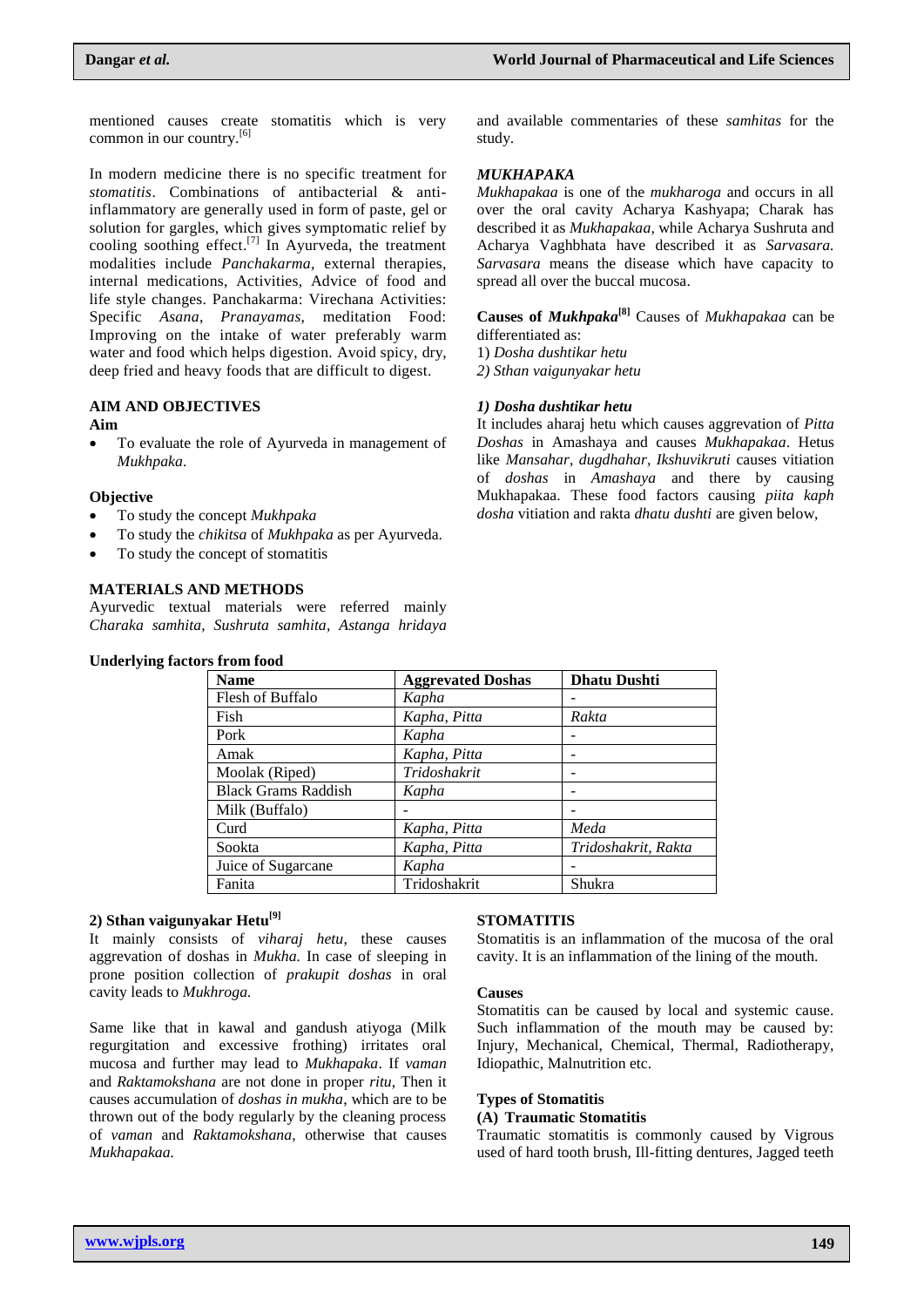Simple cut or burn of the mouth, Thermal and radiation injury.

#### **Clinical Features**

The lesion is painful. The mucosa is ulcerated and hyperaemic. The tongue is quoted with fur. Simple cut or burn of the mouth usually heals by itself. Traumatic stomatitis is soon covered by the thin grey glistening coagulum. As the mouth is painful, movements are obviously restricted, salivation is increased.

#### **(B) Infective Stomatitis**

**(1) Viral Stomatitis:** It is caused by herpes simplex or herpes zoster virus. It is characterized by small, multiple, painful vesicles on the lips, buccal mucosa and palate. (2) Bacterial Stomatitis**:** Vincent's Angina**:** Vincent's Angina is also called as ulcerative stomatitis and also Acute ulcerative gingivitis. Causative Organism**:** Borrelia Vencenti and B. fusiformis are responsible to cause this lesion. Both these organisms may be found in normal mouths, but are particularly found in large numbers in association with this disease.

#### **Clinical Features**

1) Early adult individuals are more often involved. It is rarely seen after the age of 12 years.

2) Acute condition starts with prodromal symptoms e.g. malaise, pyrexia and increased salivation.

3) After about a couple of days of such prodromal symptoms patients complain of dull toothache and gum bleedings

3) Fungal Stomatitis**:** It is the prototype of oral infection caused by yeast like fungus. It is the superficial infection of upper layer of oral mucous membrane and results in formation of patchy white plaque or flecks on mucosal surface. Such type of stomatitis is seen in People suffering from debilitating disease., As a complication of prolonged antibiotic therapy, which changes the balance of bacterial flora in the alimentary canal. and In Diabetic patients. This condition mostly occurs due to fungus known as candida albicans.

#### **(C) Aphthous Stomatitis**

Aphthous stomatitis is also called as Recurrent ulcerative stomatitis. It is common disease characterized by development of painful, recurrent, solitary or multiple uncerations of the oral mucosa.

#### **(E) Angular Stomatitis**

Cracks or superficial ulceration at the corners of the mouth is known as angular stomatitis. Angular stomatitis is also called as Cheilosis or Preleche.

#### **(F) Stomatitis With Malnutrition**

Various types of stomatitis often remain associated with malnutrition. The mucosa of the tongue may undergo atrophy. Similarly thinning of the oral mucosa makes the mouth most susceptible to trauma, hot drinks and spices

#### *Chikitsa of mukhpaka* **Nidan Parivarjan**

*Nidan parivarjan chikitsa* is of prime importance to arrest further progress of disease.

## **General treatment of** *Mukharoga***[10]**

*Chakradatta* mentioned that in *Mukhapaka* we can use *Darvirasakriya* with honey for local use for healing of ulcers. In every type of *Mukhpaka* we can use *kwath of Triphala, Patha, Mridvika* and leaves of *Jati* with Honey for *Mukhdhavan*.

1) *Kawal Gandush***-**In both these *upkramas* medicine are held in oral cavity, the only difference in these two types is the amount of drug held in the mouth. In *Gandush* the mouth is filled with medicine so that it can not be moved (i.e. amount is more), where as in *kawal* the amount of medicine is less so that it can be moved in the oral cavity.

2) Raktamokshan**:** Raktamokshan means drainage of vitiated blood outside the body. Local *Raktamokshan* is one of the ashuphaldayee chikitsta in *mukhrogas*. It directly acts on dushita *rakta dhatu*. Removal of dushita rakta pacifies all the symtoms of mukharoga and give instant relief.

3) *Nasya: Nasya* is important treatment in u*rdhvajatrugat* (above neck region) vikara and *Mukhapakaa* is one of the them.

#### **SYSTEMIC TREATMENT**

1) *virechan*. **-***Virechan* is chief treatment for Pitta Dosha and it also causes *Raktadhatu prasadan*. It normalises the path *of Vata dosha* which further leads to correct constipation, hence breaking the pathogenesis of *Mukharoga.* 

2) *Shirovirechan: Shirovirechan* is the procedure for elimination of vitiated doshas chiefly accumulated over neck region (urdhvajatru). As it is the nearest route to eliminate those doshas, therefore advisible in mukharoga.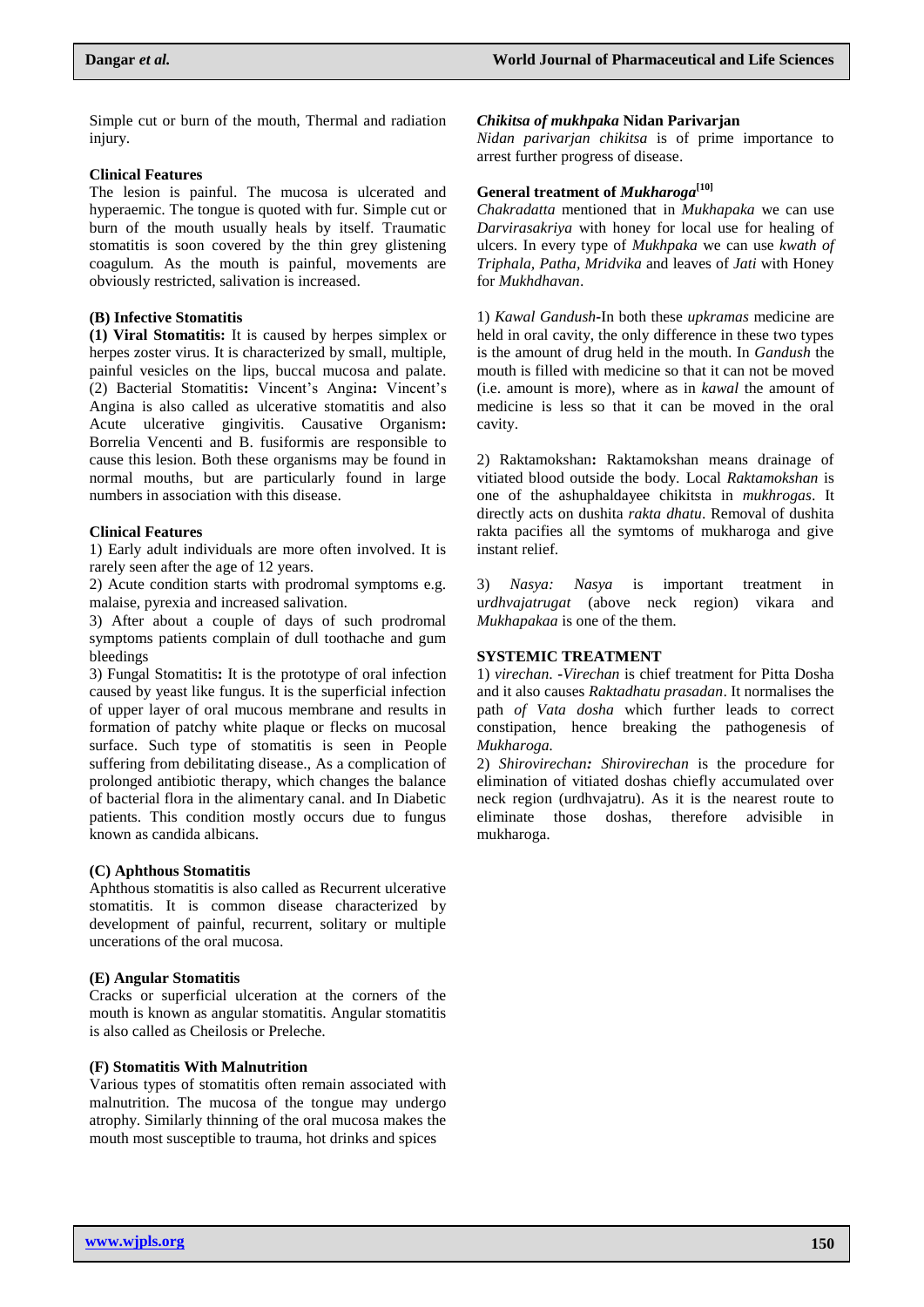## *PATHYAPATHYA*

| पथ्य                                                  | अपथ्य                                                 |
|-------------------------------------------------------|-------------------------------------------------------|
| स्वेदन,विरेचन, वमन, कवल, गण्डूष, प्रतिसारण, धूम, नस्य | दन्तधावन                                              |
| यव,मृद्ग,कुलत्थ,जाङ्गल मांसरस                         | मत्स्य, आनूप मांसरस , दधि, गुड, क्षीर, माष, रूक्षान्न |
| कारवेलक, पटोल, बालमूलक                                | गुरु, अभिषयन्दि भोजन                                  |
| कर्पूरनीर, ताम्बूल, घृत, तिक्त $\&$ कटु रस            | अधोम्खेन शयन, दिवास्वप्न                              |

## *PATHYA*

In all oral diseases following *dravyas* are recommended in *ahar* Old rice, Wheat, Bean, Horsegram, Bittergour, Serpantgourd, Radish, Camphour water, Tambul, Khadir-ghruta things etc. having Katu and Tikta rasa, As we go through the gunas of this dravyas all are tikta rasatmak and sheet veerya therefore usefull in Kaph Pittaj vyadhi.

## *APATHYA*

In all oral diseases following things are contraindicated curd, milk and its derivatives, guda, sweets, black gram, As we go through the *gunas* of above *dravyas,* all are *ushna veeryatmak* causing vitiation of *pitta dosha* in the *samprapti* of Mukhapaka. Non-oily things are heavy to digest and *abhishyan*di edible by infant's mother should be avoided. So other *hetus* which causes *Mukhapakaa*  should be avoided.

## **DISCUSSION**

*Mukhapakaa* is a chronic disease which is occurs in all parts of the oral cavity like, *osta, jihwa, taalu, kapola, gala* characterized by *ruja, daha, raktavarnata* etc.

There are 3 types of *Mukhapakaa* according to *acharya* Sushruta which is *Vataja, Pittaja* and *Kaphaja*. Commonly *pittaja Mukhapakaa* is more seen in daily practice. Also *Mukhapakaa* is one of the *pittaja nanatmaja vyadhi.* So, due to the vitiation of *pitta vrana* and *paka* were produced. Also *Mukhapakaa* is a one of the *Rakta pradoshaja vyadhi*. So, *Rakta* is also play a vital role in its pathogenesis.

In treatment of *Mukhapakaa Bahya* and *Abhyantara* treatment was mentioned.

In this study, efforts were made to use *Ayurvedic* drug which is cost effective & alternative treatment for modern line of treatment of *Mukhapakaa.* 

Stomatitis has become very common problem in the present era. It is very important to have effective, economic & without any side effect, medicine on it.

*Mukhpak* is one of the commonest oral diseases in India.

*Mukhpak* is found in all the age groups.

*Mukhpak* is found more in *pitta –prakruti* persons.

## **CONCLUSION**

These natural products are effective medications can be used for the treatment of Oral diseases like stomatitis. These remedies are being practiced in ancient times and are cost effective and easily available. Natural disinfectants which are mentioned above are also effective and act as antimicrobial agents, if these medications are given in proper dose than they have tremendous result.

*Nidana* explained in Ayurvedic classics seems to be initiating or precipitating *Samprapti* of *Mukhapakaa* is not mentioned directly, but the *Samprapti* mentioned for *Mukha Rogas* is considered. As various known, unknown, exogenous, or endogenous etiological factors are involved in the pathological process.

### **REFERENCES**

- 1. Text book of diseases of Ear-Nose-Throat by K.B. Bhargav, S.K Bhargav, and T. M. Shah,  $6<sup>th</sup>$  Edition, Chapter No. 37, Page No. 211.
- 2. Charak samhita by Agnivesh, Chakrapani Tika, Chaukhamba orientela 1984, edited by Yadavji Trikamji Acharya, Chaukhamba prakashana, Varanasi, Edition: Reprint 2009, Chikitsa shana 26, page No. 889.
- 3. Sushrut Samhita of Sushruta with Nidan Sangraha commentary of Shri. Dalhanacharya & Nyaya Chandrika Panjika of Shri. Acharya on Nidansthana, edited by Yadavji Trikamji Acharya, Nidanasthana 16, page No. 314.
- 4. Madhav Nidan by Madhavkara- with commentary of Madhukosh by Vijayrakshit & Shrikanthadatta with extracts from Atankdarpan by Vachaspati Vaidya, edited by vaidya Yadhavji Trikamji Acharya-1955.
- 5. Text book of diseases of ear-nose-throat by P.L. Dhingra. Page No. 202, 4<sup>th</sup> Edition.
- 6. Text book of diseases of Ear-Nose-Throat: Dhingra, 2<sup>nd</sup> Edition, B.I. Churchill Living Stone Publication at New Delhi, Chapter no.42, Page No.215.
- 7. Text book of diseases of Ear-Nose-Throat diseases by Dr. Mohammad Maqbool, Jaypee brother medical publishers 1993,  $6<sup>th</sup>$  Edition, Chap-41, Page No.328.
- 8. Vagbhatta's Ashtanga Hridayam, Vol. 3 (Uttar sthan), translated by Prof. K.R. Srikanth Murthy, Edition Reprint-2006, and published by Chaukhamba Krishnadas Academy, Varanasi, U.P. India, Chapter 22, 184-197.
- 9. Susruta Samhita of Sushruta, Vol. 1 & 2, translated by Prof. K.R. Srikanth Murthy, Edition Second-